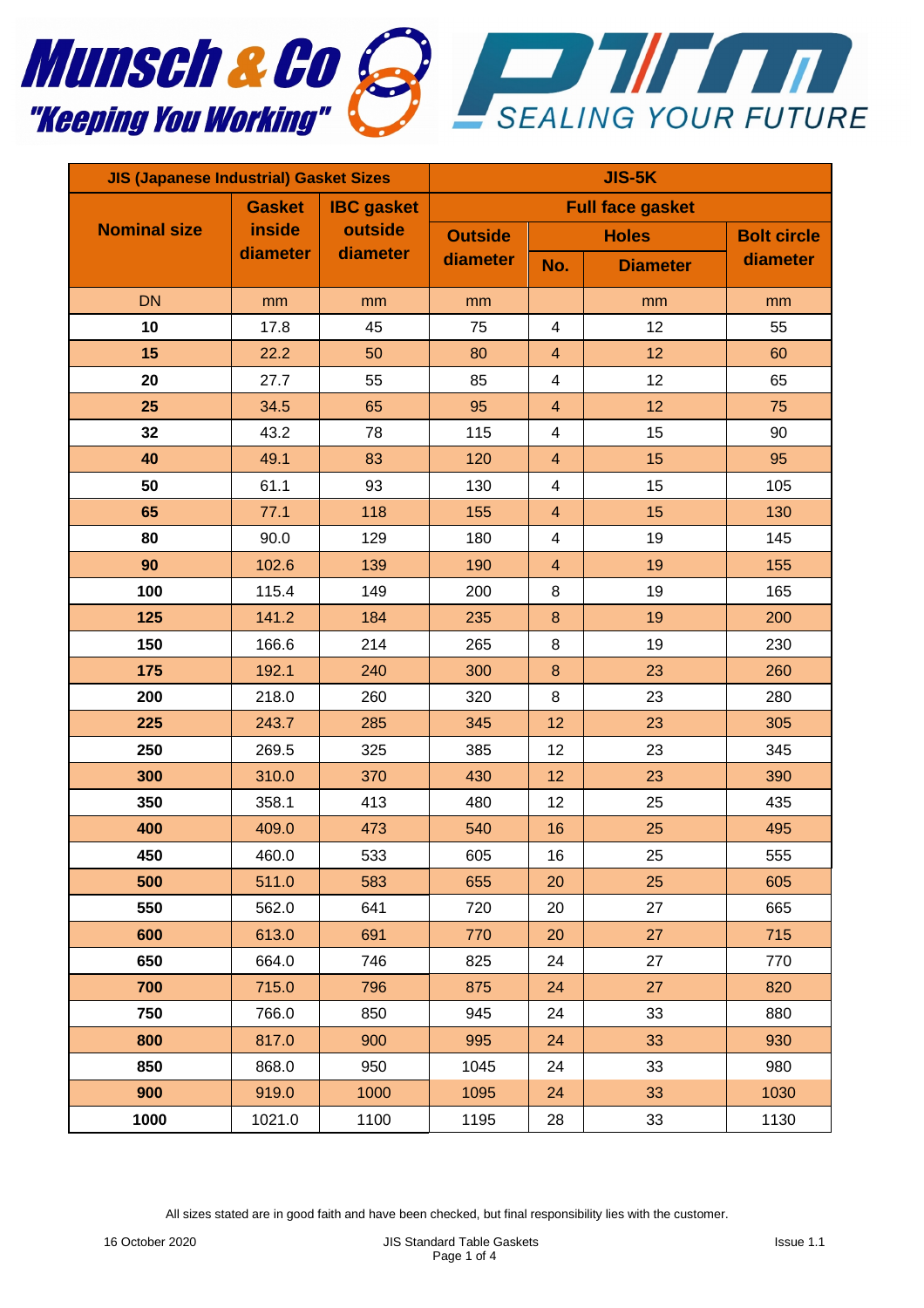



| <b>JIS (Japanese Industrial) Gasket Sizes</b> |                                     |                                          | <b>JIS-10K</b>          |                         |                 |                    |  |
|-----------------------------------------------|-------------------------------------|------------------------------------------|-------------------------|-------------------------|-----------------|--------------------|--|
|                                               | <b>Gasket</b><br>inside<br>diameter | <b>IBC</b> gasket<br>outside<br>diameter | <b>Full face gasket</b> |                         |                 |                    |  |
| <b>Nominal size</b>                           |                                     |                                          | <b>Outside</b>          | <b>Holes</b>            |                 | <b>Bolt circle</b> |  |
|                                               |                                     |                                          | diameter                | No.                     | <b>Diameter</b> | diameter           |  |
| <b>DN</b>                                     | mm                                  | mm                                       | mm                      |                         | mm              | mm                 |  |
| 10                                            | 18                                  | 53                                       | 90                      | $\overline{4}$          | 15              | 65                 |  |
| 15                                            | 22                                  | 58                                       | 95                      | $\overline{\mathbf{4}}$ | 15              | 70                 |  |
| 20                                            | 28                                  | 63                                       | 100                     | $\overline{\mathbf{4}}$ | 15              | 75                 |  |
| 25                                            | 35                                  | 74                                       | 125                     | $\overline{4}$          | 19              | 90                 |  |
| 32                                            | 43                                  | 84                                       | 135                     | $\overline{\mathbf{4}}$ | 19              | 100                |  |
| 40                                            | 49                                  | 89                                       | 140                     | $\overline{\mathbf{4}}$ | 19              | 105                |  |
| 50                                            | 61                                  | 104                                      | 155                     | 4                       | 19              | 120                |  |
| 65                                            | 77                                  | 124                                      | 175                     | $\overline{4}$          | 19              | 140                |  |
| 80                                            | 90                                  | 134                                      | 185                     | 8                       | 19              | 150                |  |
| 90                                            | 103                                 | 144                                      | 195                     | $\bf 8$                 | 19              | 160                |  |
| 100                                           | 115                                 | 159                                      | 210                     | 8                       | 19              | 175                |  |
| 125                                           | 141                                 | 190                                      | 250                     | $\bf 8$                 | 23              | 210                |  |
| 150                                           | 167                                 | 220                                      | 280                     | 8                       | 23              | 240                |  |
| 175                                           | 192                                 | 245                                      | 305                     | 12                      | 23              | 265                |  |
| 200                                           | 218                                 | 270                                      | 330                     | 12                      | 23              | 290                |  |
| 225                                           | 244                                 | 290                                      | 350                     | 12                      | 23              | 310                |  |
| 250                                           | 270                                 | 333                                      | 400                     | 12                      | 25              | 355                |  |
| 300                                           | 321                                 | 378                                      | 445                     | 16                      | 25              | 400                |  |
| 350                                           | 359                                 | 423                                      | 490                     | 16                      | 25              | 443                |  |
| 400                                           | 410                                 | 486                                      | 560                     | 16                      | 27              | 510                |  |
| 450                                           | 460                                 | 541                                      | 620                     | $20\,$                  | 27              | 565                |  |
| 500                                           | 513                                 | 596                                      | 675                     | 20                      | 27              | 620                |  |
| 550                                           | 564                                 | 650                                      | 745                     | 20                      | 33              | 680                |  |
| 600                                           | 615                                 | 700                                      | 795                     | 24                      | 33              | 730                |  |
| 650                                           | 667                                 | 750                                      | 845                     | 24                      | 33              | 780                |  |
| 700                                           | 718                                 | 810                                      | 905                     | 24                      | 33              | 840                |  |
| 750                                           | 770                                 | 870                                      | 970                     | 24                      | 33              | 900                |  |
| 800                                           | 820                                 | 920                                      | 1020                    | 28                      | 33              | 950                |  |
| 850                                           | 872                                 | 970                                      | 1070                    | 28                      | 33              | 1000               |  |
| 900                                           | 923                                 | 1020                                     | 1120                    | 28                      | 33              | 1050               |  |
| 1000                                          | 1025                                | 1124                                     | 1235                    | 28                      | 39              | 1160               |  |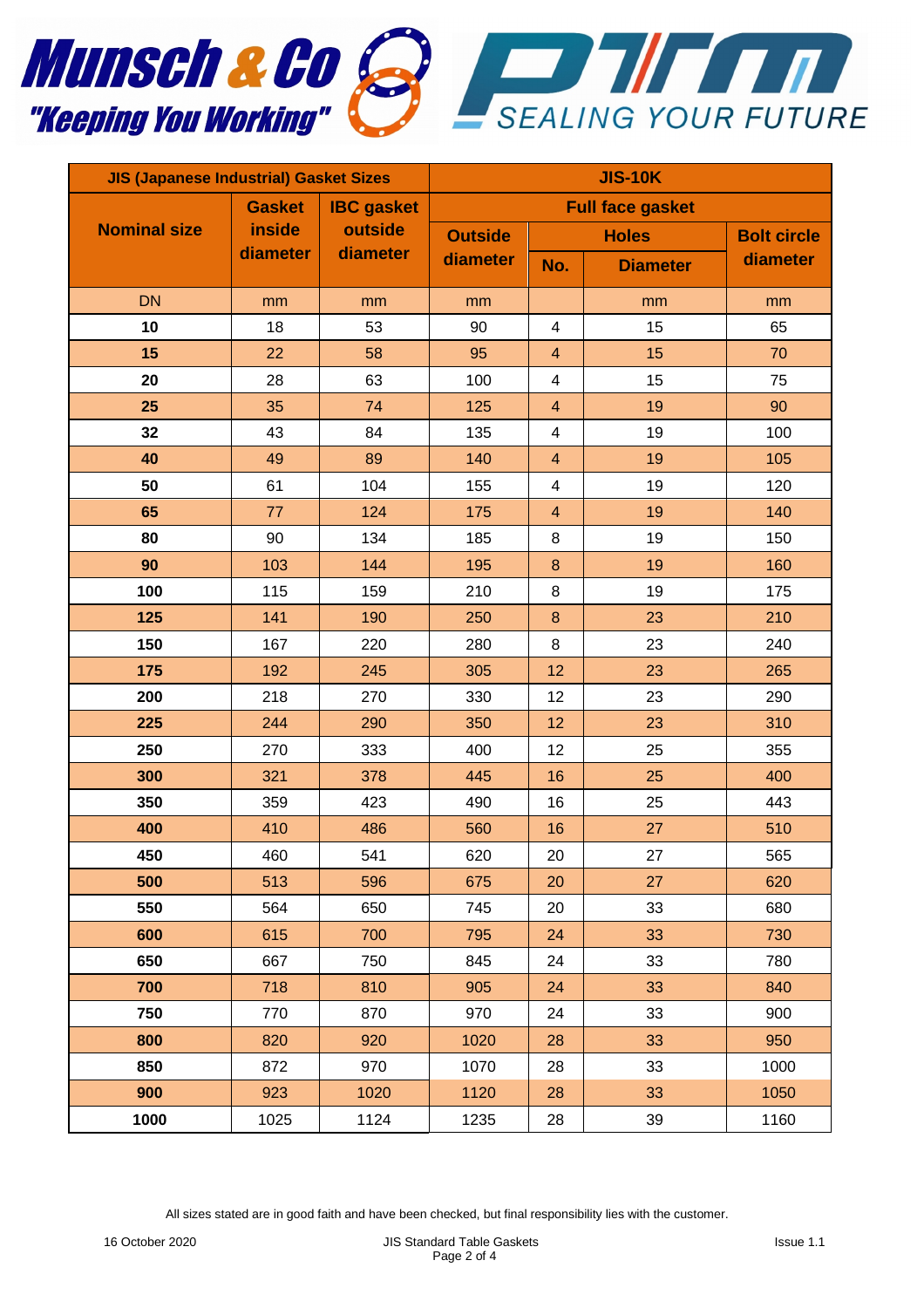



| <b>JIS (Japanese Industrial) Gasket Sizes</b> |                                     |                                          | <b>JIS-16K</b>             |                         |                   |                    |  |
|-----------------------------------------------|-------------------------------------|------------------------------------------|----------------------------|-------------------------|-------------------|--------------------|--|
|                                               | <b>Gasket</b><br>inside<br>diameter | <b>IBC</b> gasket<br>outside<br>diameter | <b>Full face gasket</b>    |                         |                   |                    |  |
| <b>Nominal size</b>                           |                                     |                                          | <b>Outside</b><br>diameter | <b>Holes</b>            |                   | <b>Bolt circle</b> |  |
|                                               |                                     |                                          |                            | No.                     | <b>Diameter</b>   | diameter           |  |
| <b>DN</b>                                     | mm                                  | mm                                       | mm                         |                         | mm                | mm                 |  |
| 10                                            | 18                                  | 53                                       | 90                         | $\overline{\mathbf{4}}$ | 15                | 65                 |  |
| 15                                            | 22                                  | 58                                       | 95                         | $\overline{\mathbf{4}}$ | 15                | 70                 |  |
| 20                                            | 28                                  | 63                                       | 100                        | 4                       | 15                | 75                 |  |
| 25                                            | 35                                  | 74                                       | 125                        | $\overline{\mathbf{4}}$ | 19                | 90                 |  |
| 32                                            | 43                                  | 84                                       | 135                        | 4                       | 19                | 100                |  |
| 40                                            | 49                                  | 89                                       | 140                        | $\overline{4}$          | 19                | 105                |  |
| 50                                            | 61                                  | 104                                      | 155                        | $\,8\,$                 | 19                | 120                |  |
| 65                                            | 77                                  | 124                                      | 175                        | $\bf 8$                 | 19                | 140                |  |
| 80                                            | 90                                  | 140                                      | 200                        | $\,8\,$                 | 23                | 160                |  |
| 90                                            | 102                                 | 150                                      | 210                        | $\bf 8$                 | 23                | 170                |  |
| 100                                           | 115                                 | 165                                      | 225                        | 8                       | 23                | 185                |  |
| 125                                           | 141                                 | 203                                      | 270                        | $\bf 8$                 | 25                | 225                |  |
| 150                                           | 167                                 | 238                                      | 305                        | 12                      | 25                | 260                |  |
| 175                                           | -                                   | -                                        | -                          | -                       | $\qquad \qquad -$ | -                  |  |
| 200                                           | 218                                 | 283                                      | 350                        | 12                      | 25                | 305                |  |
| 225                                           | -                                   | -                                        | -                          | -                       | -                 | -                  |  |
| 250                                           | 270                                 | 356                                      | 430                        | 12                      | 27                | 380                |  |
| 300                                           | 321                                 | 406                                      | 480                        | 16                      | 27                | 430                |  |
| 350                                           | 359                                 | 450                                      | 540                        | 16                      | 33                | 480                |  |
| 400                                           | 410                                 | 510                                      | 605                        | 16                      | 33                | 540                |  |
| 450                                           | 460                                 | 575                                      | 675                        | 20                      | 33                | 605                |  |
| 500                                           | 513                                 | 630                                      | 730                        | 20                      | 33                | 660                |  |
| 550                                           | 564                                 | 684                                      | 795                        | 20                      | 39                | 720                |  |
| 600                                           | 615                                 | 734                                      | 845                        | 24                      | 39                | 770                |  |